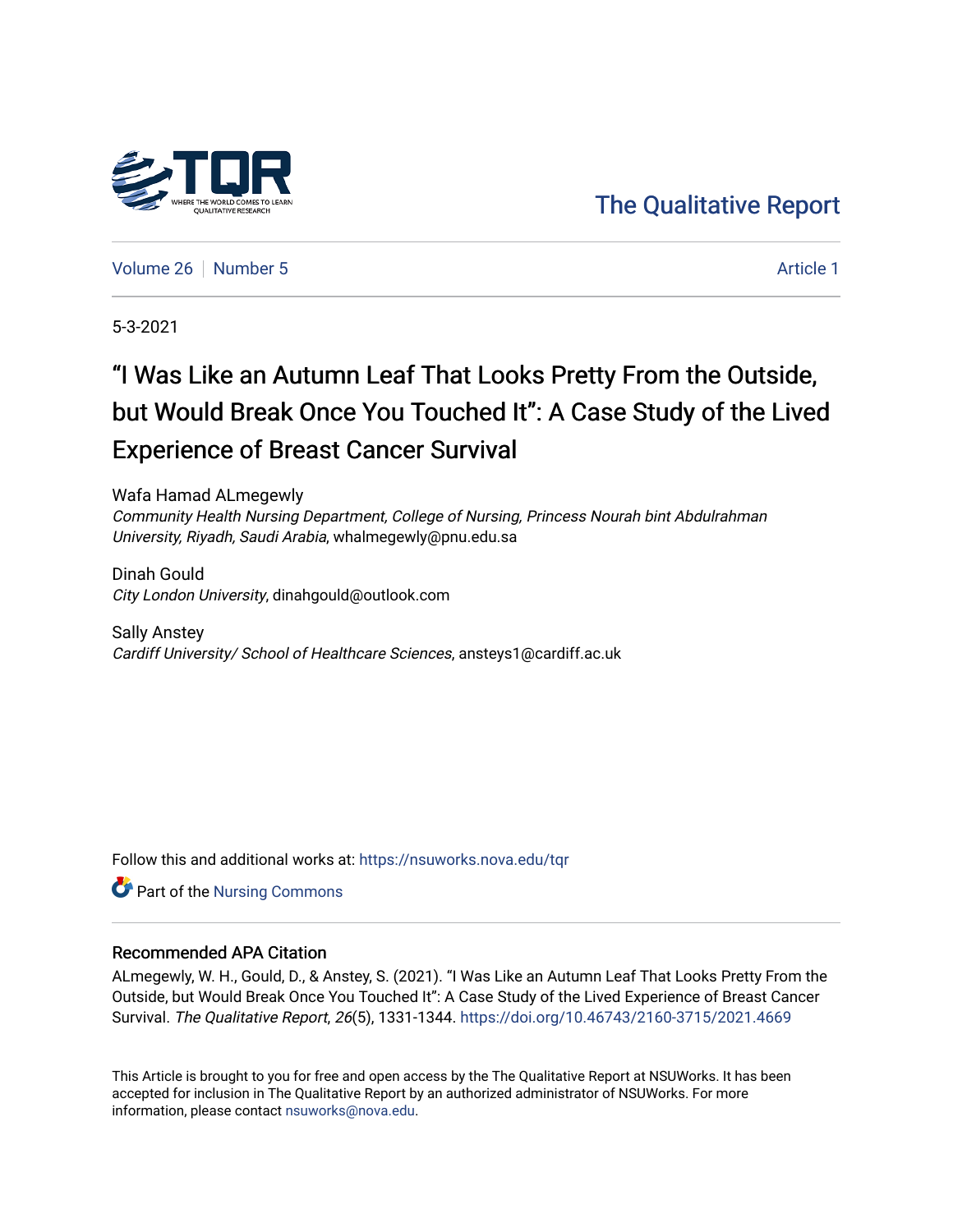# **Qualitative Research Graduate Certificate** Indulge in Culture Exclusively Online . 18 Credits **LEARN MORE**

# "I Was Like an Autumn Leaf That Looks Pretty From the Outside, but Would Break Once You Touched It": A Case Study of the Lived Experience of Breast Cancer **Survival**

## Abstract

In this hermeneutic phenomenological case study, we explored the lived experiences of one Saudi Arabian woman, Sahara, living with breast cancer and after, identifying her culture's impact on the "meaningmaking" process. We derived the data from a semi-structured interview and analyzed using interpretive phenomenological analysis (IPA). The themes were: (1) "discourse": being a breast cancer patient; (2) "sociality": the complex sense of living with visibility and invisibility; and (3) "selfhood": regaining the sense of being normal. The study benefits healthcare providers, who need to understand women's lifeworld, the impact of culture when designing a program of survival care, and the response to their needs.

#### Keywords

breast cancer, survivorship, case study, culture, lived experience, interpretative phenomenological analysis (IPA)

#### Creative Commons License

## <u>෬</u>0෧෧

This work is licensed under a [Creative Commons Attribution-Noncommercial-Share Alike 4.0 International](https://creativecommons.org/licenses/by-nc-sa/4.0/)  [License](https://creativecommons.org/licenses/by-nc-sa/4.0/).

#### Acknowledgements

This research was funded by the Deanship of Scientific Research at Princess Nourah bint Abdulrahman University through the Fast-track Research Funding Program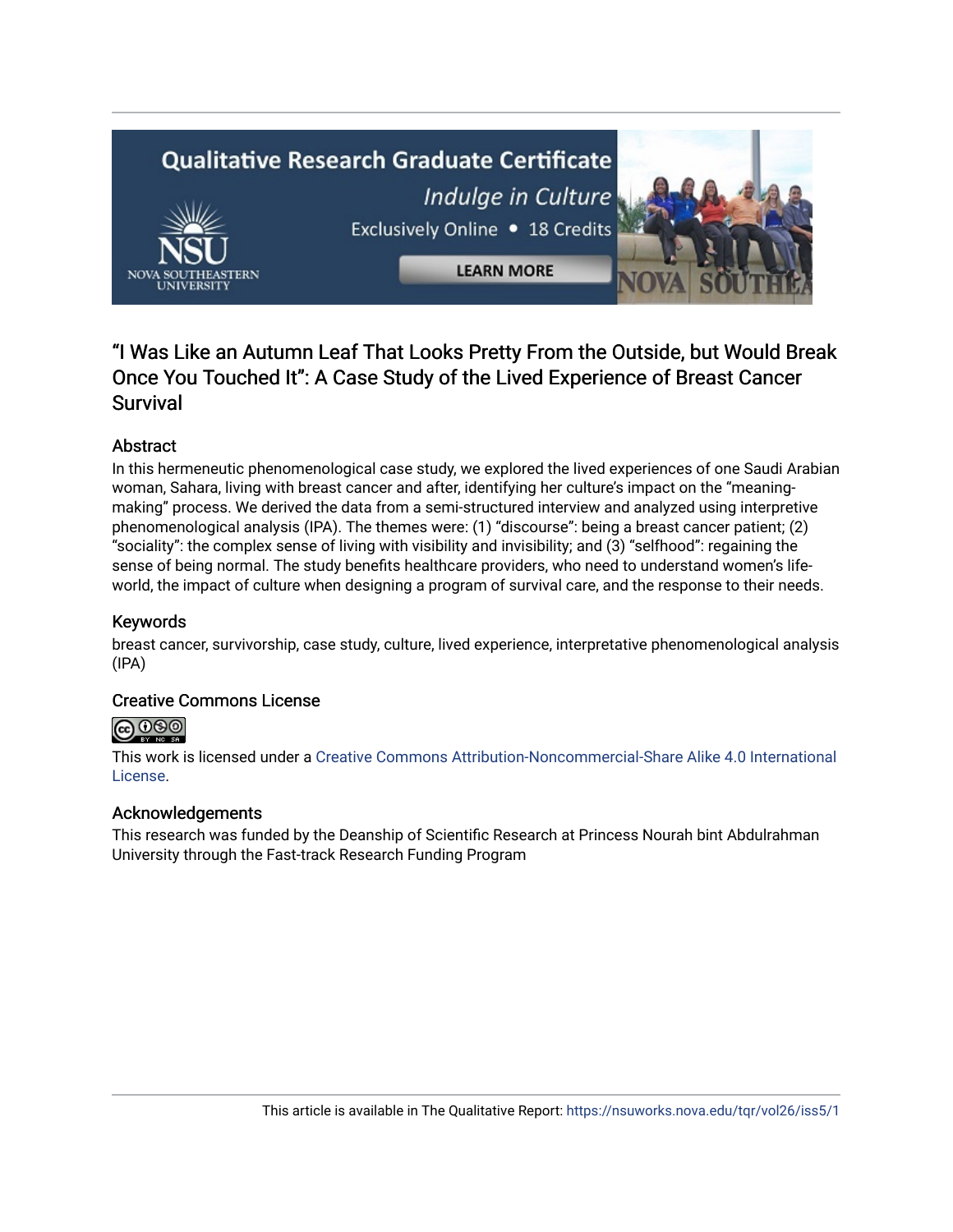

# **"I Was Like an Autumn Leaf That Looks Pretty From the Outside, but Would Break Once You Touched It": A Case Study of the Lived Experience of Breast Cancer Survival**

Wafa ALmegewly

Community Health Nursing Department, College of Nursing, Princess Nourah bint Abdulrahman University, Riyadh, Saudi Arabia

> Dinah Gould City London University, United Kingdom

> > Sally Anstey Cardiff University, Wales

In this hermeneutic phenomenological case study, we explored the lived experiences of one Saudi Arabian woman, Sahara, living with breast cancer and after, identifying her culture's impact on the "meaning-making" process. We derived the data from a semi-structured interview and analyzed using interpretive phenomenological analysis (IPA). The themes were: (1) "discourse": being a breast cancer patient; (2) "sociality": the complex sense of living with visibility and invisibility; and (3) "selfhood": regaining the sense of being normal. The study benefits healthcare providers, who need to understand women's life-world, the impact of culture when designing a program of survival care, and the response to their needs.

*Keywords:* breast cancer, survivorship, case study, culture, lived experience, interpretative phenomenological analysis (IPA)

## **Introduction**

In Saudi Arabia, breast cancer is the most common female cancer, comprising about 30.1% of all cancers in women (Alrawaji et al., 2015), mostly affecting women aged 50 years and over. This number reflects the global incidence of breast cancer worldwide, where breast cancer is evidently the most frequent cancer among women (24.2% of all cancers), and the leading cause of death from cancer in women (15.0%; Globocan, 2018). Furthermore, breast cancer is common among premenopausal women, which may be contributed to factors such as early menarche, family history, and using oral contrapositives (Alsolami et al., 2019; Najjar & Easson, 2010). Therefore, it is recommended that an annual screening by mammogram starts at age 40 years old (The Saudi Center for Evidence Based Health Care, 2014), compared to age of 45 years in the US (Oeffinger et al., 2015). Also, in Saudi Arabia, breast cancer has a more aggressive nature in younger women as compared to younger western women, thus they could be at high risk for recurrence (Elkum et al., 2007). Al-Mutairi et al. (2016) found that the quality-of-life global<sup>1</sup> score on a scale of 100 for Saudi women with breast cancer is 31.15; this

<sup>&</sup>lt;sup>1</sup> An Arabic version of the EORTC's (European Organization for Research and Treatment of Cancer's) Quality of Life C30 (Aaronson et al., 1993).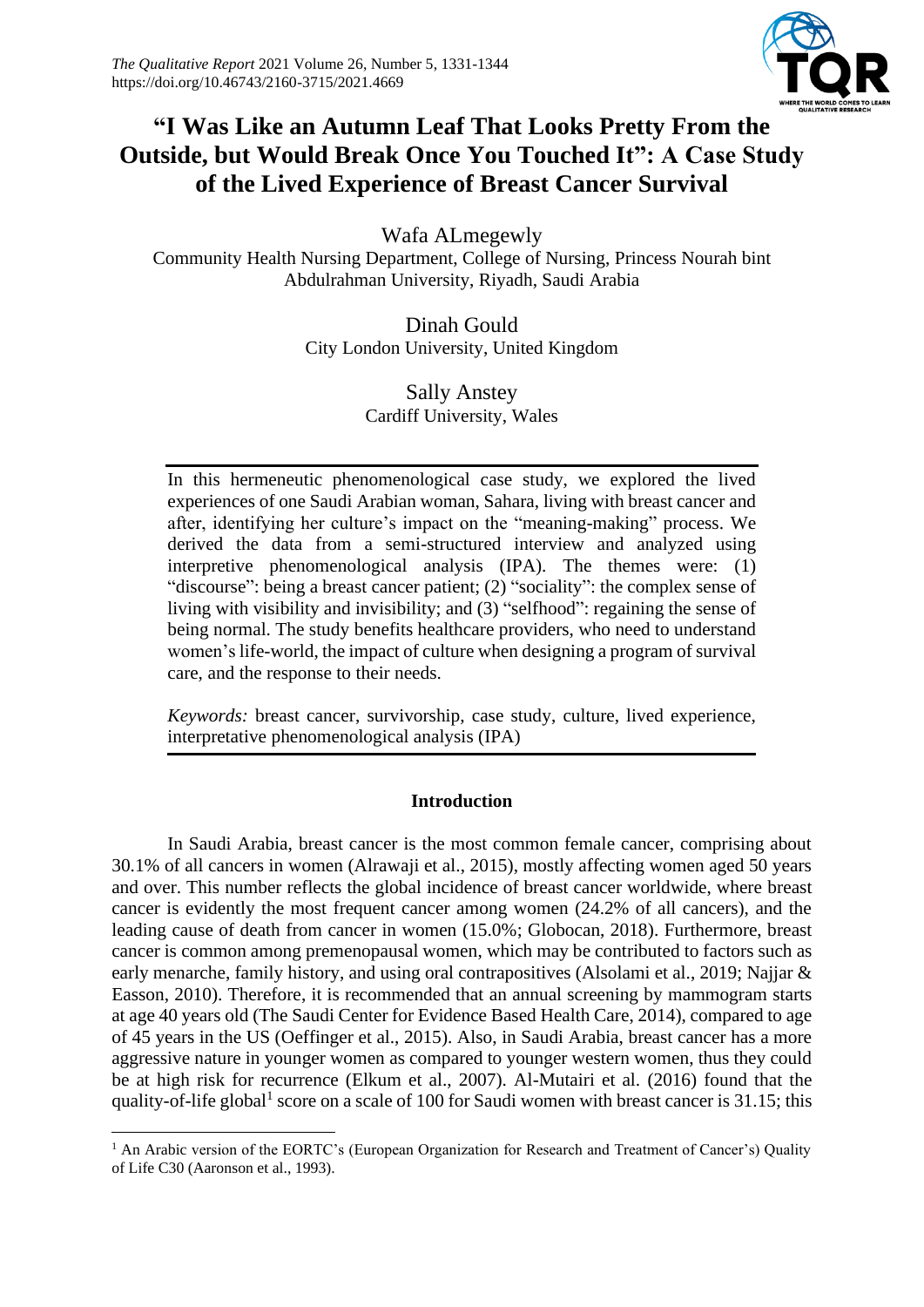is the lowest mean score compared to 74.6, 72.5, 63.9, 63.7, and 45.3, for the United Arab Emirates, Tunisia, Bahrain, Jordan, and Kuwait, respectively (Rahou et al., 2016).

The existing literature of breast cancer survivorship has shown women surviving breast cancer have experienced long-term consequences from the different types of cancer treatment, and these consequences include alterations in mental health, physical abilities, social life, and relationships (Banning et al., 2009; Hall et al., 2014; Levkovich et al., 2017). Younger women with breast cancer have been more susceptible to psychological and physical side-effects when compared with older women (Bantema-Joppe et al., 2015; Champion et al., 2014). Lally and Underhill (2012) described breast cancer as a transitional process; in this process, the woman in a state of well-being becomes a person with breast cancer. Once diagnosed, she receives treatment in phases. After the cancer has been treated, the woman "re-enters" her life. For breast cancer survivors, this final phase of transitional survival or "re-entry" could be challenging because they no longer need treatment, but at the same time, they miss the need for extra care (Allen et al., 2009; Powers et al., 2014). This description of a cancer survival experience could result from a complex interaction of the self, the body, and society (Astrow, 2012). McCann, Illingworth, Wengström, Hubbard, and Kearney (2010) claimed that the completion of the curative treatment does not mean the end of suffering; rather, it signifies another challenge, especially when it comes to making sense of the lived experience within a culture's influence.

There is a considerable body of literature on breast cancer experience (Davis et al., 2014; Smith et al., 2015; Tompkins et al., 2016). The Saudi healthcare literature is full of studies looking at the attitude, knowledge, protective measurements related to screening, and breast self-examination among Saudi women (Al-Amoudi & Abduljabbar, 2012; Alsaif, 2004; Amin et al., 2009; Sait et al., 2010). A few studies in both western and Saudi literature have explored the lived experience of cancer survival, specifically within the context of breast cancer, survivor's identity, and role of culture in shaping the women's experiences either positively or negatively (da Costa Vargens & Berterö, 2007; Kaiser, 2008; Sabo & Thibeault, 2012; Williams & Jeanetta, 2016). According to Kaiser (2008), it is assumed women are crafting their own linguistic and conceptual interpretations that reflect their breast cancer experience. Knowledge of the culture's impact on the perception of cancer survival is missing but should be considered a vital component of the subjective experience of illness through the description of people's way of life (Kagawa-Singer & Blackhall, 2001). The phenomenological literature on breast cancer has often described the creation of individual and life events with no reference to the influence of culture and how women could understand their lived experience. In terms of the methodological use, most of the studies were phenomenological and the data was interpreted thematically with no further in-depth analysis or referencing to the culture, social interaction, and how women interpreted their life-worlds.

The present study was important because most of the existing studies which related to survival from breast cancer have been undertaken in western countries who often embrace the survivorship experience reflecting the cancer advocacy organizations' perspectives, which may not resonate with what is happing in Saudi Arabia. Also, this study might be the starting point for developing cultural competency, psych-sociological assessment, and better supportive services for women with breast cancer.

#### **Study Aim and Methodology**

This hermeneutic phenomenological case study explores, in-depth, the experience of being a breast cancer survivor for a Saudi woman named Sahara (pseudonym) and seeks to explore how cultural discourses and beliefs support her understanding of breast cancer. Heidegger founded interpretative phenomenology, claiming that human experiences are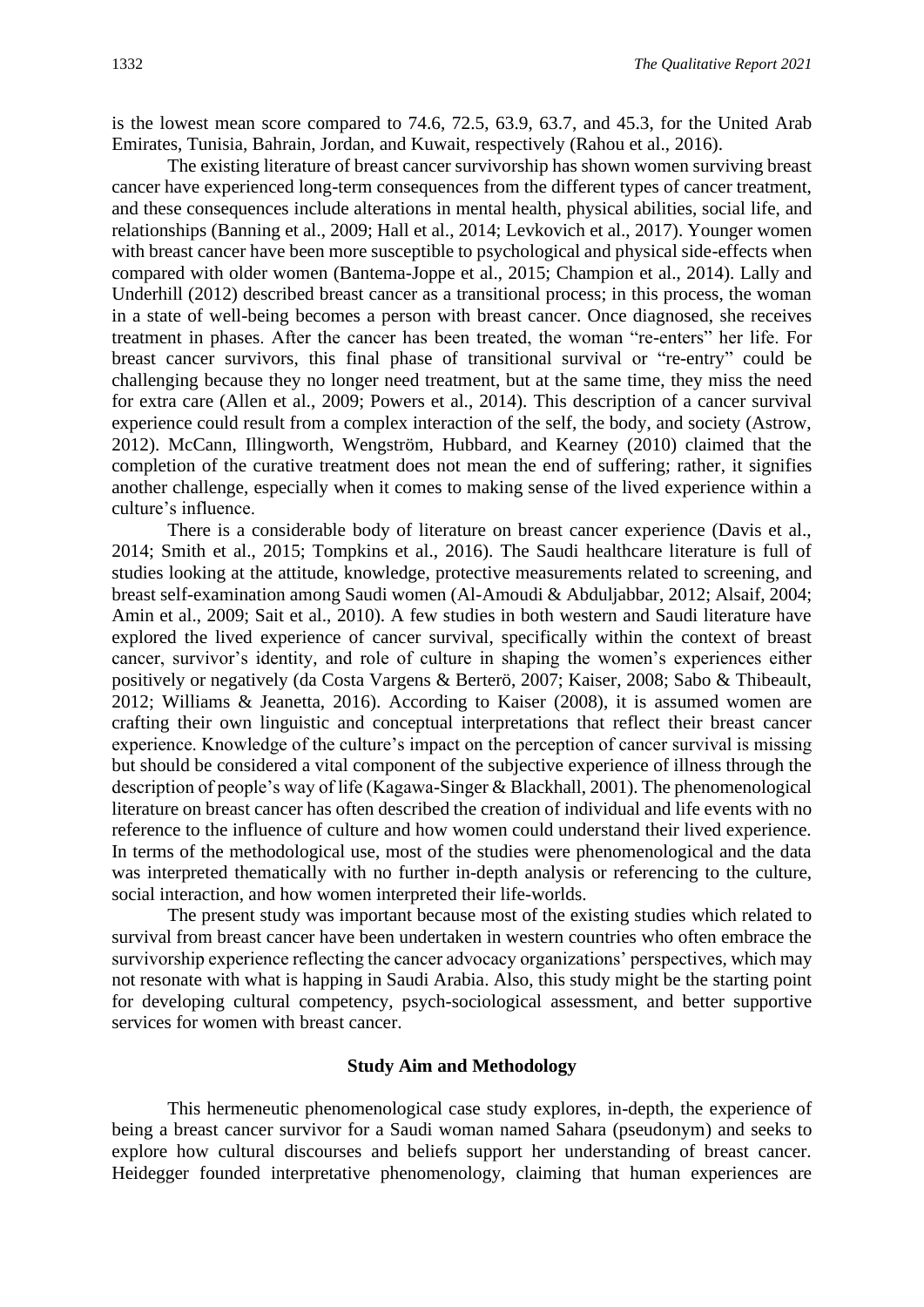informed by social, cultural, and political contexts (Heidegger, 1996). The participants were involved in co-creating an interpretation and reconstruction of the meanings of their interactions through different lenses of gender, culture, ethnicity, religion, relationships, and language (Van Manen, 2016). Heidegger (1996) was drawn in exploring the individual sense of existence in the world they experienced as "being-in-the-world." The Heideggerian phenomenology, has informed developing interpretive phenomenological analysis (IPA) by Smith et al. (2009) which emphasize on high level of sense making by moving from describing the data to critical, linguistic, and conceptual analysis.

From a theoretical perspective, the use of life-world philosophical framework has informed the analysis process in mapping the results to achieve an understanding of the lived experience of breast cancer from discourse, social, and selfhood perspectives. The life-world can be described as the meaningful world that is lived and experienced and where people encounter their sense of self, embodiment, relations with others, spatiality, temporality, projects, discourse, and mood (Ashworth, 2003). The life-world includes various fractions that enable producing phenomenological descriptions through structural analysis. These are discourse (describes the used language, educational, ethical, cultural forms, and discourses that illustrate the situation), sociality (relates to how one's condition affects relationships with others), and selfhood (indicates the sense of agency, feeling, and social identity; Ashworth, 2003).

Sahara's case study was taken from a larger interpretive phenomenological study of 18 Saudi women's experiences and perceptions of breast cancer survival. Her case was selected for presentation because of its full description of the lived experience and the challenges associated with living with and after breast cancer. The uniqueness of Sahara's story and her decision to uncover hidden life events, beliefs, and values all afforded an opportunity to revisit her lived experience of breast cancer and for her voice to be heard. Although IPA researchers tended to use small sample ranged between 6 and 10 participants (Smith et al., 2009), the application of using a hermeneutic phenomenological case study has been very successful in many studies concerning anger, Parkinson, and HIV (Eatough & Shaw, 2017; Eatough & Smith, 2006; Vella, 2016). The ideographic approach in IPA emphasizes the importance of understanding of particular experience by a particular person, at a particular time (Smith et al., 200).

This study is part of Ph.D. project done by the first author about the lived experience of breast cancer survivorship among Saudi Arabian women. Both second and third authors were academic supervisors for the first author.

#### **Methods**

#### **Ethical Considerations**

Ethical approval was gained from both the university and the specialist hospital in Saudi Arabia where Sahara was treated. Formal voluntary consent was granted by Sahara as part of the Ph.D. project before her interview, explaining she can withdraw at any time during the study. Her name and other identifying information were changed for confidentiality purposes.

In terms of the researcher and participant relationship, the first author had an insider and outsider role through the data collection and its analysis. As an insider, being a Saudi woman sharing similar cultural beliefs with Sahara, helped in building a trustful relationship and increasing the level of disclosure of some private personal issues. Also, through interaction, such feelings like sense of healing, learning, and self-awareness were commented by Sahara when the recorded interview was stopped. As an outsider, to promote transparency, reflective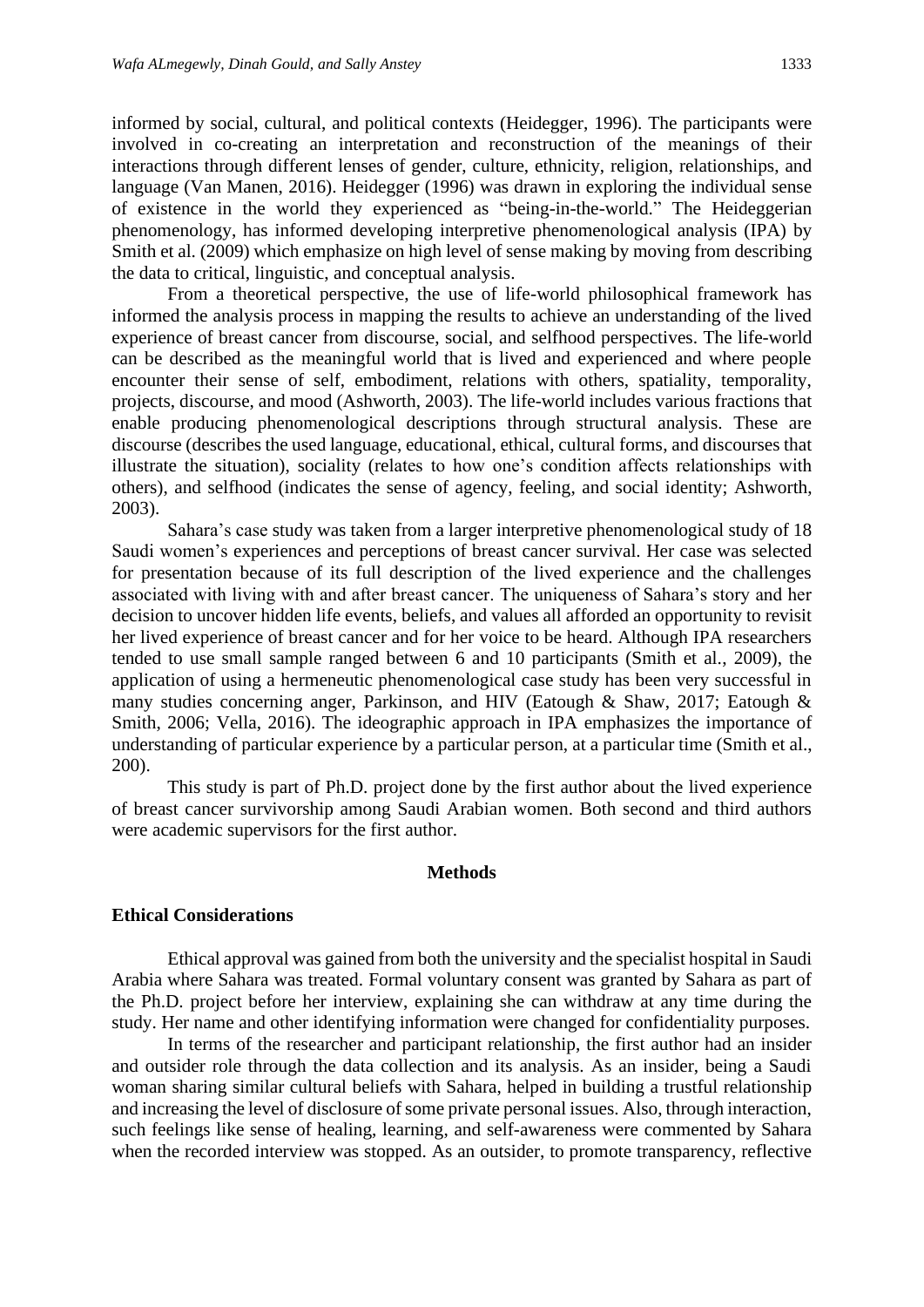diaries were used to document all the events related to data collection, translation, and data interpretations.

#### **Participant**

The participant is referred to as Sahara. She is a Saudi and at the time of the interview, she is 34, the youngest in her family, a college graduate, and twice divorced. Her three sons live with her first husband (their father). She works as a pharmacist and is financially stable. In 2013, she was diagnosed with stage II breast cancer; she underwent a lumpectomy and was treated with chemotherapy and radiotherapy. She had a positive prognosis, had a reconstructive surgery, and completed her treatment a year before her interview. She married a second time after her treatment, and she was the second wife, but the relationship broke down. Seeking marriage is typical for a Saudi young woman like Sahara, as she was looking to be loved and feel secure, and especially after her father's new marriage seemed to hold up the family structure after her mother's death.

## **Data Collection**

Sahara responded to the face-to-face recruitment process of the doctoral project at a specialist cancer hospital in Saudi Arabia. After the initial contact with Sahara, the first author gave her an information sheet; this sheet explained the purpose of the study, set out her rights, introduced the interview approach, and explained the consent procedure. Following information giving and consent, the first author conducted a semi-structured interview in Arabic and tape-recorded with permission. Then, the data was transcribed and translated into English.

The interview was designed chronologically, starting with the breast cancer diagnosis, treatment, and beyond, as illustrated in Table 1. The interview began with general questions and moving to more critical questions (Kvale & Brinkmann, 2009). The interview questions were created from the literature to tackle the gaps and inspired by work done by (Kaiser, 2008) who highlight the cultural influence on women's lived experiences. Also, they were reviewed by experts in the field to ensure they were culturally appropriate.

#### **Table 1**

| <b>Categories</b>                                                                                        | <b>Example</b>                                                                                                                                                      |
|----------------------------------------------------------------------------------------------------------|---------------------------------------------------------------------------------------------------------------------------------------------------------------------|
| Part 1: opening question<br><b>Breast cancer diagnosis</b><br>and experiences during<br>cancer treatment | To start off, please tell me about your experience with breast<br>cancer, how you came to be diagnosed with cancer.                                                 |
| Part 2: transition questions<br>Life after treatment                                                     | Would you please tell me in more detail about your life after<br>treatment?                                                                                         |
|                                                                                                          | How was it for you when your treatment ended?<br>In what ways are you different now from before the diagnosis?<br>Are there any ways in which you have not changed? |
| <b>End question</b>                                                                                      | In what ways do you think healthcare providers could help you<br>cope with your experience of surviving breast cancer?                                              |

*Example of Interview Questions*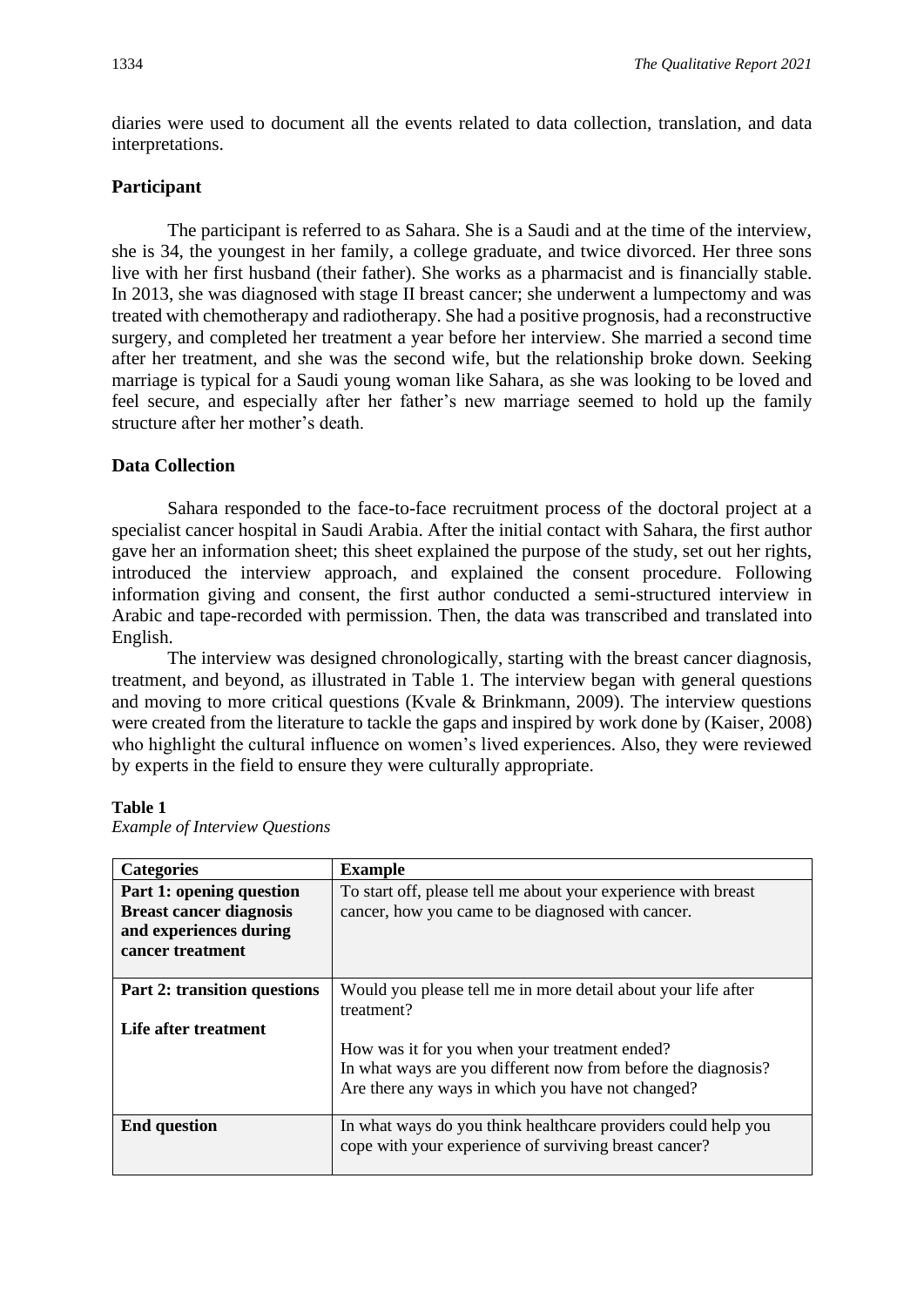The interview guide was divided into two parts. The first covers some of Sahara's history with breast cancer diagnosis and treatment. The open question helps to prepare and encourage her leading up to the topic. The second part includes questions about life after completion of treatment and the challenges she may encounter.

#### **Data Analysis**

The data was analyzed using interpretive phenomenological analysis (IPA; Smith et al., 2009). IPA aims to understand the world of the participant with a description that focuses on life events, experience, relationships, culture, and language. Also, Sahara's individual sense of being was labelled and described through the "life-world context." Rooted in phenomenology, this constitutes the meaningful world in which people live and experience their sense of self, body, relationships, time, language, and activity (Ashworth, 2003).

In the process of taking the first step in the data analysis, the first author immersed herself in Sahara's story by reading and rereading the transcripts and listening to the audio recordings at least once to enable the researcher to zone in on the data and be familiar with the text. During this process, detailed descriptive, conceptual, and linguistic notes were created that reflect the essence of Sahara's life-world. For example, under the linguistic notes, metaphors like, "I was like an autumn leaf that looks pretty from the outside, but would break once you touched it," and their possible meanings were illustrated. The codes from the annotated transcript were created; then, the analysis was shifted from dealing with transcript to creating list of themes which were connected and clustered to detect patterns. Lastly, a master table of the subordinate and superordinate themes created. Themes were located according to life-world fractions as follows: discourse (describes the used language, educational, ethical, cultural forms, and discourses that illustrate the situation), sociality (relates to how one's condition affects relationships with others) and selfhood (indicates the sense of agency, feeling, and social identity; Ashworth, 2003).

#### **Results**

The following table represents themes of Sahara's life world that reflect her lived personal experience of breast cancer and beyond.

#### **Table 2**

*Themes of Sahara's Life-World*

| <b>Themes</b>    | <b>Subthemes</b>                       |
|------------------|----------------------------------------|
| <b>Discourse</b> | Being a breast cancer patient          |
| Sociality        | Living the visibility and invisibility |
| Selfhood         | Being normal                           |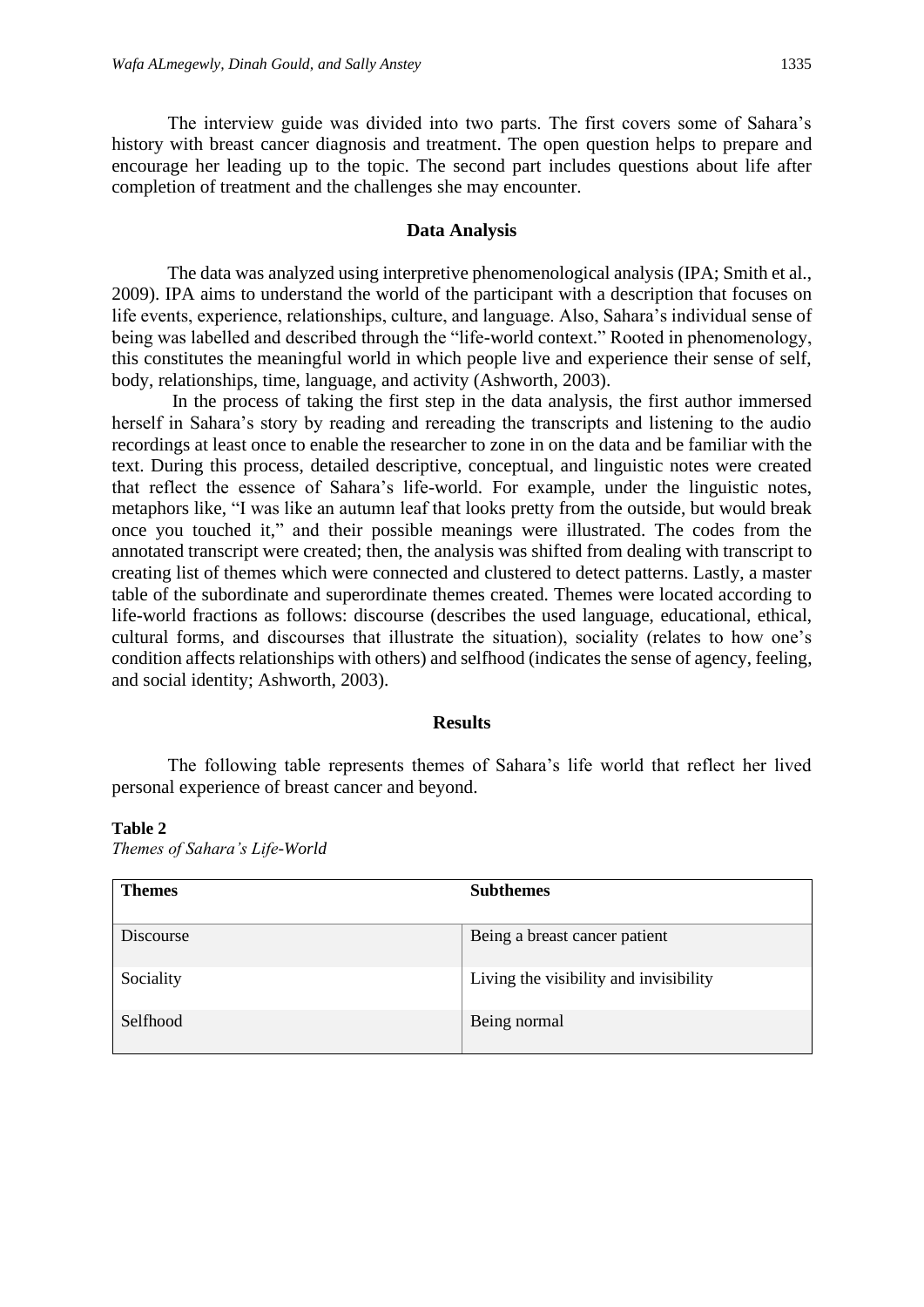#### **Discourse**

#### *Being a Breast Cancer Patient*

Sahara's story of breast cancer started when she felt a lump in the lower part of her breast. At that time, she was 34 years old, so she never thought the lump could be breast cancer, which is commonly linked to old age. She claimed she would never forget the day she was diagnosed. The possibility of having breast cancer left Sahara anxious, and she could barely sleep at night up until the date the results were due:

He [the doctor] looked at me with a sorrow in his eyes. … I said to him, "I have breast cancer?" He said, "Yes, I am sorry." My eyes were filled with tears, and I said, "I can't tell my parents about that … how can I go on vacation with them tomorrow to Turkey? How can I tell them?"

The first thought that came into her mind when she received the news was her parents, not her children, not her friends, and not even her health condition. She went on vacation with her family with this heavy secret and hid her disease away from her family, despite living in the same house. She did not want to upset her parents, especially her sick mother who was diagnosed with liver failure: *"*I wasn't as afraid of losing my health as I was afraid of losing my parents or making them sad."

Sahara struggled with the new situation and the sudden change in her life for which she was not ready. On reflection, Sahara weighed up the benefits and risks of either revealing the news to her parents or hiding it, but, in the end, she wanted to avoid upsetting her mother, who was seriously ill. Therefore, she assumed the negative impact of breast cancer which culturally linked with death, might be more challenging for her mother if she found out, more challenging than for herself.

During breast cancer treatment, Sahara hid the side effects of treatment from her mother using various techniques, such as cutting her hair, wearing a wig, wearing make-up, and giving excuses such as catching a virus if she looked tired. Sahara described how her mother was upset after seeing her daughter with short hair because she used to have long pretty hair: "I told her [mother] that my hair became weak, and I would like to follow the trend as some of my friends have short hair."

Sahara continued her obligation as a daughter towards her family by taking care after her parents and maintaining family's dynamic; she did not present a sick role to them. She described wanting to retain the image of being the strongest one on whom people can depend, the normal one who people want to see. Despite her tiredness from the last cycle of chemotherapy, she stayed with her hospitalized mother. She prayed to God to give her strength and never break down, especially when she knew her mother was dying.

Sahara suffered in silence, wore the mask of normality in front of her family, so no one could witness her pain:

I used to lock myself in my room to be alone to express my feelings … I screamed, cried so no one can hear my pain or see my weakness. After that, I went out of my room like nothing happened, acting as a normal person in front of my family.

Despite Sahara's attempts to balance her physical and emotional distress and family demands, her hidden life meant she lost some of the assistance that comes with a breast cancer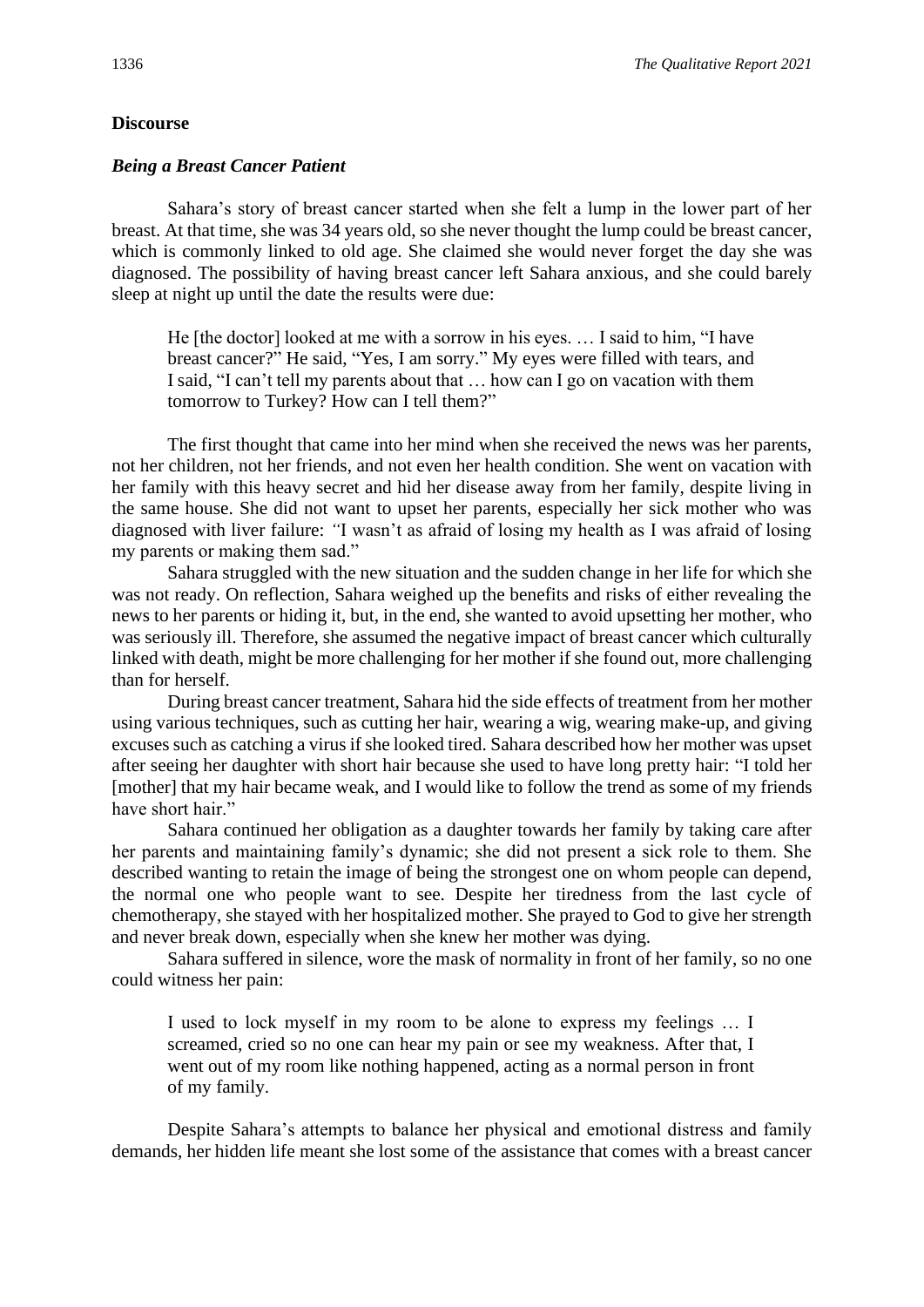diagnosis, for example, receiving social and psychological support from people who were close to her, like her mother:

It's hard when you need the most supportive person such as your mother to be beside you, but you just couldn't tell her your need … you needed her to pray for you, but you could not ask her [cries].

#### **Sociality**

#### *Living the Visibility and Invisibility*

Sahara described her struggle living with the visibility and invisibility of breast cancer at the personal and social levels. She became selective in whether to be open or secretive about her condition when deciding to attending social occasions. She explained she acted according to her audience's perception of breast cancer and their awareness of her condition. For example, she explained her attempts to look modest in front of people who knew her and might have believed breast cancer was a deadly disease: "When I go to places where people know the nature of my disease, I make sure to have a simple look with no make-up."

Different scenarios ran in Sahara's head. If she went to social events where people did not know her history of breast cancer, she would try to act normally:

If I went to place/parties where people there didn't know about my disease, I'm acting normally … being myself, hmm, the one before cancer who loves dancing and trying new things. Because I can't see the sympathetic look or get a wrong judgement.

For Sahara, keeping her disease hidden enabled her to protect herself and others, take account of others' expectations and the social norms of those who might perceive her as near death, and avoid feelings of pity and discomfort. She struggled with the conflict of living between the beautiful appearance that she wanted people to see and her feeling of being normal again and the hidden inner self that showed her weakness and her fear of people's judgements. This struggle was noted when she used the metaphor of an "autumn leaf"; other opposite qualities were identified, such as strength and weakness, fake and reality, and beauty and ugliness: "I was like an autumn leaf that looks pretty from the outside but would break once you touched it."

#### **Selfhood**

#### *Being Normal*

After the breast cancer treatment finished, restoration of the sense of normality in Sahara's world took on many perspectives, such as getting married, resuming her daily life, and having breast reconstruction to regain the sense of being a normal female. She justified her choice of getting married after treatment completion by stating she felt lonely and was looking to be loved, especially after her mother's death and her father's new marriage, which presented a sense of security to her: "I got married to a man who already knew about my case. … I was doing my duties as a wife normally and that made me feel that I'm really a normal person."

Sahara described how she became "obsessed" [her word] with trying beauty products related to making the breast shape feel more feminine and showing her husband she is still normal and attractive even after the lumpectomy: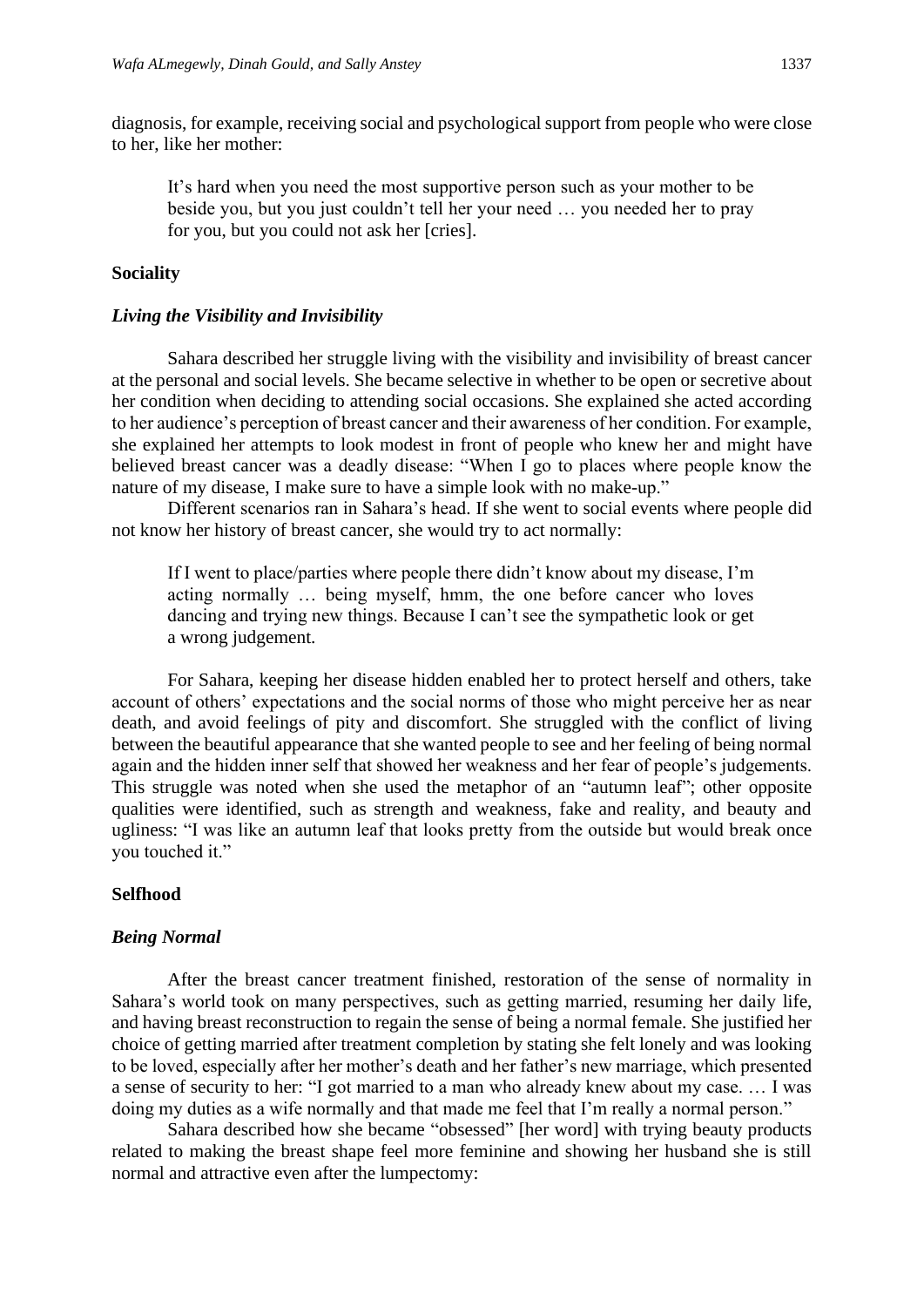I used to exaggerate everything in my relationship with him like putting on heavy make-up and wearing beautiful expensive clothes just to show him [husband] how pretty I am and to cover my poor body image. I didn't like him either touching my breast or seeing it.

However, her marriage, which she described as a "positive escape," did not last long. She spoke about how unhelpful her husband was, reminding her of her disease and weakness:

I was still going to the hospital appointment alone; he needed me only to fulfil his sexual needs. He didn't understand that all I needed at that time was to have a person who took care of me and showed me love rather than being the one who should give it.

Another form of seeking normality was to go back to work after an absence for more than 8 months of treatment. At work, she felt compassion and sorrow in both men and women's eyes. She explained she tried to be the same person they knew before the disease: the "pharmacy's butterfly" [her words]. Her work colleagues used to call her this name because of her positive energy. She explained the decision to go back to work was to prove to herself that she could still work and achieve at the same level as before cancer. However, she described going back to work was not as easy as expected because of the development of some cognitive issues resulting from breast cancer treatment: "Sometimes, I couldn't remember the name/dose or what this medication is for. I have a fear of making mistakes while calculating a patient's dose … I prefer to have someone check the work after me …"

Also, she explained how her work colleagues' sympathetic views caused a problem and jealousy between other employees who thought she was getting special treatment or privileges because of her disease:

I'm often telling them that my health condition is a red line, and they shouldn't cross it … if they want to speak with me about work that will be fine, but anything except that the answer will be "No." They are gazing at my body to know whether I had a mastectomy or not.

The metaphor "red line" indicated a strong warning to others to stop thinking about her disease experience because it would be considered a very sensitive topic that she did not want to share it with public, especially at work.

#### **Discussion**

The following discussion provides an in-depth interpretation of Sahara's lived experience through breast cancer diagnosis, treatment, and beyond. It enables more insight into Sahara's life-world and how her culture influences the process of meaning-making. The dimensions of the life-world and existing literature are used in this section to articulate Sahara's lived experiences.

#### **Discourse**

When Sahara found out about her diagnosis, her initial thought was mostly related to her family, especially her sick mother, which suggested her mother was her priority. The belief of "family comes first" is rooted in Saudi culture, and Sahara's first thought of family matches the Saudi public's expectation of what a daughter must do, because the concept of caring is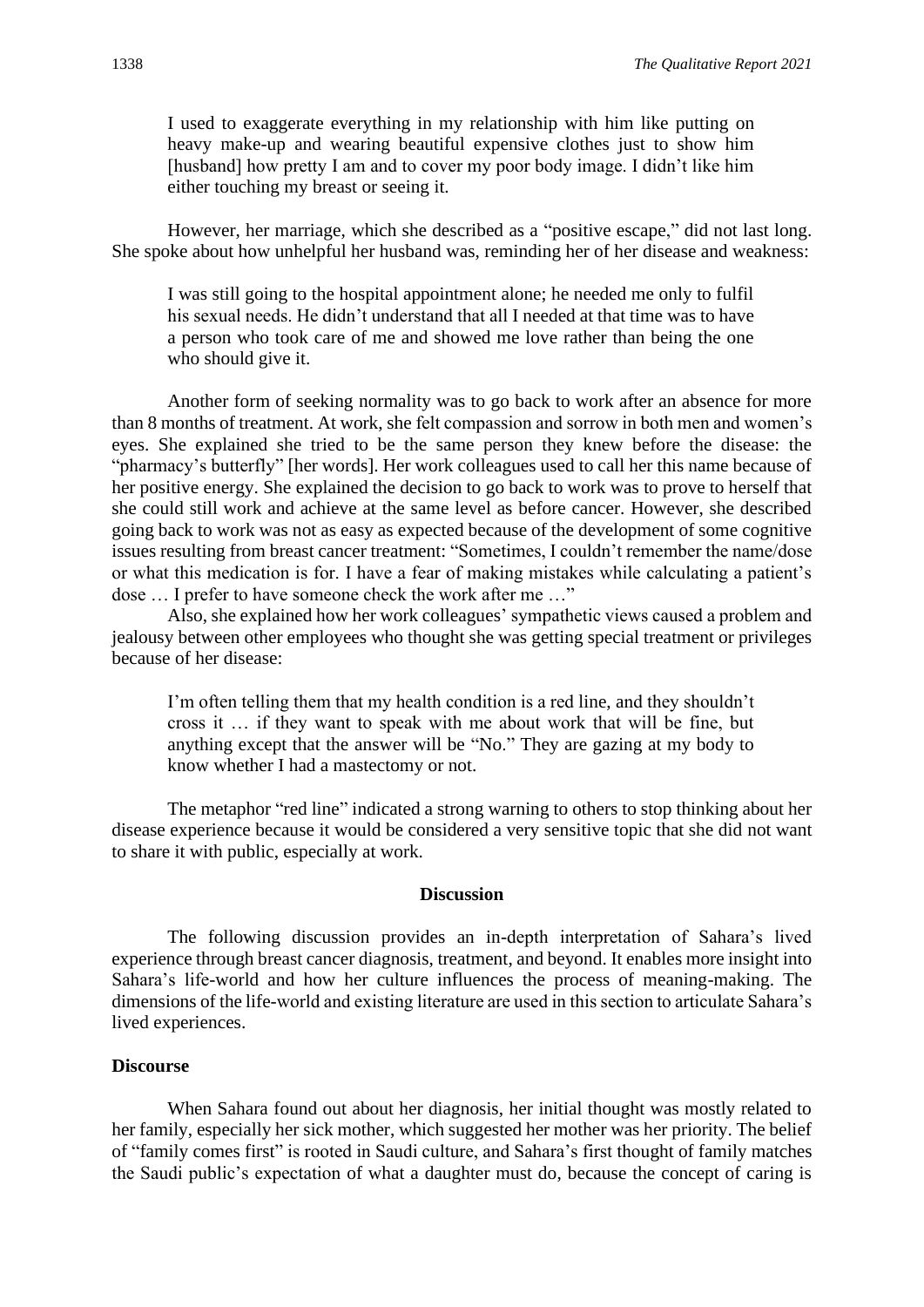central to the Islamic religion (Halligan, 2006). Women try to protect their family and show their loyalty because they are seen as the "pillar" of the family in their culture. (Goldblatt et al., 2013). Arab women tend to protect their family and hide any stressful issues that might disturb the wellbeing of the family, especially children (Fearon et al., 2019).

Despite Sahara's professional medical background and her knowledge of breast cancer survival, which she could have used to break the news to her family, she chose to keep it hidden. Hiding the disease suggested her awareness of the public stigma linked to breast cancer, which is commonly reported in many eastern studies as the "bad one" (Banning et al., 2010; Hammoudeh et al., 2017; Jassim & Whitford, 2014). Many Arabian studies report the public perception of breast cancer is linked to death, and its possibility of being an infectious disease (Al-Azri et al., 2014; Doumit et al., 2010). Based on the latter perceptions, Sahara expected the negative impact on her mother if she found out, given that the people in Saudi Arabia had a low level of awareness of breast cancer (Abdallah et al., 2015).

#### **Sociality**

For Sahara, keeping her emotions and stress under control in front of her family and friends was very important. Despite her attempts to protect her family and self from feelings of pity, she often felt alone, which has been described as a threat that could hinder cancer patients' attempts to adjust to living with cancer (Benoot et al., 2014). Furthermore, Sahara's decision to keep her cancer hidden left her with no chance of getting support from family and friends, which has proved to be very important in helping breast cancer patients cope well (Cappiello et al., 2007; Cimprich et al., 2005). Living between visibility and invisibility contributed to a struggle in changing roles; she felt the need to take over the mothering role by hiding her illness and protecting her mother from pain, so the mother/daughter dynamics were altered. She also continued in her role as a caregiver to her mother rather than a care receiver.

According to cultural terms, such as protecting the family, having to deal with people's curiosity, and dealing with a view of breast cancer that is often stigmatized, eventually led to Sahara being sheltered from any reminders of disease and death and focusing on a world in which she could just be normal. This lack of disclosure of illness was like that of those Saudi people living with HIV: they hide their HIV and select to whom they disclose the condition (Omer et al., 2014). This conflicts with the current western survival concept, which calls for an embracing of the breast cancer experience (Allen et al., 2009; Davis et al., 2014; Documet et al., 2012), seeking help from friends and family, and focusing on positive behaviour (Escalera et al., 2019; Mishel et al., 2005).

#### **Selfhood**

When Sahara completed breast cancer treatment, she engaged in a normalizing process just to regain a sense of who she was before the breast cancer experience. Normality is related to the ability to accept a chronic condition and cope with it (Charmaz, 1995). The importance of feeling normal leads many cancer survivors to accommodate the feeling of loss by maintaining a normal appearance in front of others, especially on social occasions (Henshall et al., 2017). In Sahara's case, she got married and concealed her feelings. So she could feel connected to her husband, she suffered inwardly and tried to do things to compensate for her low body image. Fear of change in a sexual relationship with partners and getting divorced were reported in previous studies in Lebanon and Pakistan (Banning et al., 2009; Doumit et al., 2010).

After Sahara's divorce and her father's marriage, future concerns related to being lonely and finding love and support emerged. This fear is related to the cultural position of Saudi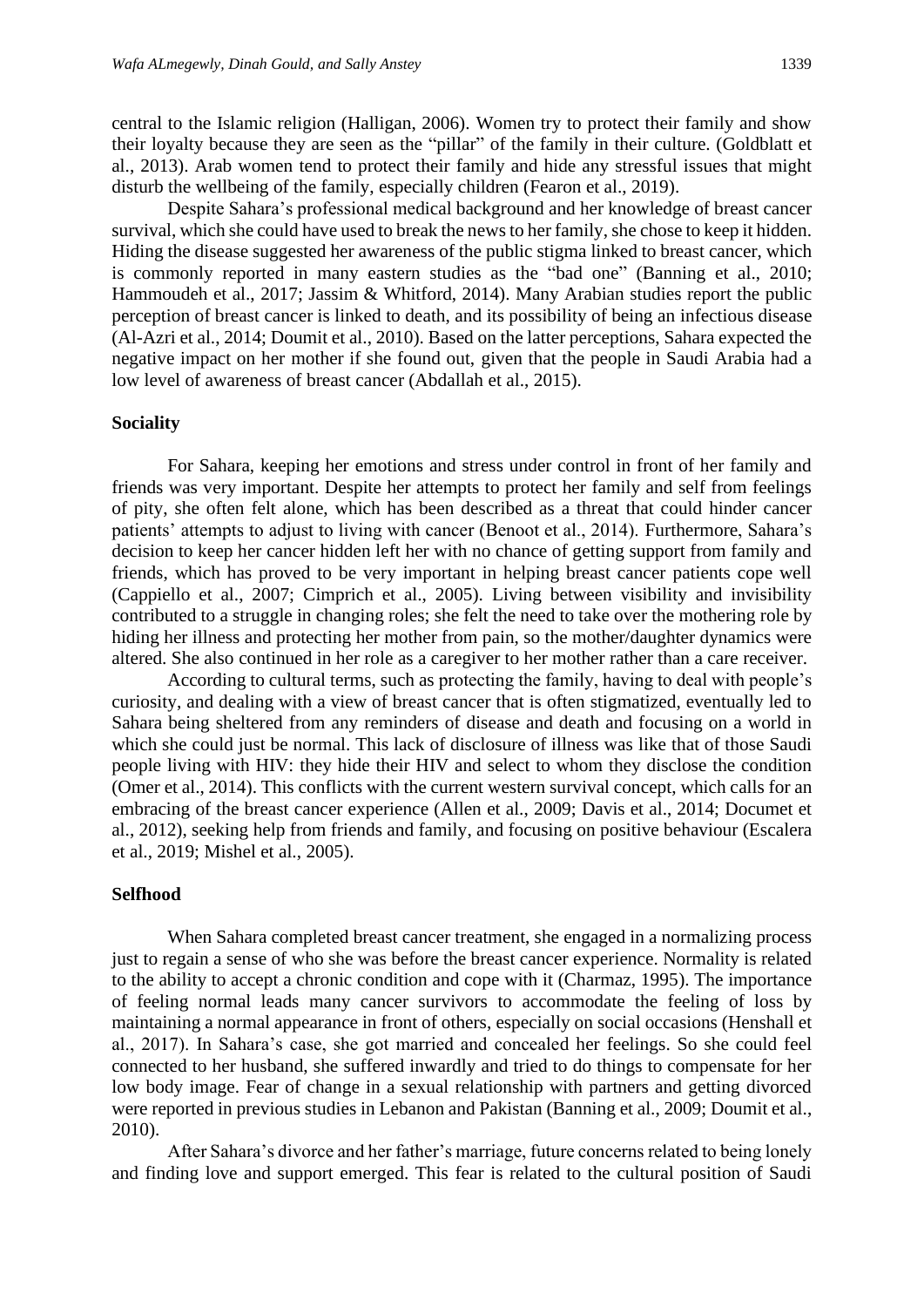women who need male support and guardianship (Hamdan, 2005). In Syria, women reported their concerns about reduced chances of getting married because of breast cancer (Nizamli et al., 2011). Although a male-dominant culture is often linked to Islam, the difference between cultural factors and Islamic rules and regulations is significant (Al-Amoudi & Abduljabbar, 2012). Some religious scholars used to silence many Saudi women's voices in the name of Islam. Also, they tried to apply a constant pressure on women in order to maintain the Saudi traditions and values (Pharaon, 2004). On the other hand, Saudi Arabia has undergone many changes when it comes to the Saudi women's status in social, political, and economic issues to achieve the country vision 2030. These developments involved enabling Saudi women to practice their rights such as, traveling abroad, working, and driving a car without any gradian's male approval.

This hermeneutic phenomenological case study is one of the first attempts to understand the experience of living beyond a breast cancer diagnosis from a premenopausal Saudi woman's perspective. Sahara's breast cancer story now has a place in her culture; the meaningmaking is derived through cultural, social, and historical perspectives. Sahara's story and other women who participated in Ph.D. project have contributed to knowledge about the experience of breast cancer in Saudi Arabia in the light of its culture specifically in relation to the woman's role in society and the impact of religious beliefs. It presented a deep analysis of different forms of being and the life-world from the unique perspective of a young Saudi female breast cancer survivor. The IPA approach helped in articulating and understanding Sahara's lived experience and the sense of being by giving her a voice and enabling the hidden feelings to be released.

This story suggests that, similar to Sahara, many Saudi women who are breast cancer survivors may struggle to understand their lived experiences and struggle to resume their activities of daily living. Looking at the experience of living with breast cancer and beyond, through Sahara's eyes, provides the opportunity for healthcare providers to understand what women go through and helps to show there are invisible and real problems. Raising awareness of the concept of "living with cancer and beyond" and how women might map their future in terms of self- management and not suffering alone are important. This study might help health professions in providing culturally competent breast cancer care, knowing the dynamic of cultural interaction between patient and surroundings, meeting psycho- sociological needs, and providing better supportive services.

#### **References**

- Aaronson, N., Ahmedzai, S., Bergman, B., Bullinger, M., Cull, A., Duez, N., Filiberti, A., Flechtner, H., Fleishman, S. B., de Haes, J. C. J. M., Kaasa, S., Klee, M., Osoba, D., Razvi, D., Rofe, P. B., Schraub, S., Sneeuw, K., Sullivan, M., & Takeda, F. (1993). The European Organization for Research and Treatment of Cancer QLQ-C30: A quality-oflife instrument for use in international clinical trials in oncology. *Journal of the National Cancer Institute, 85*(5), 365-376.
- Abdallah, A., El-Gharabawy, R., & AL-Suhaibany, H. (2015). Knowledge, attitude and practice about breast cancer among women in Saudi Arabia. *International Archives of Medicine, 8*(248), 1755-1847.
- Al-Amoudi, S., & Abduljabbar, H. (2012). Men's knowledge and attitude towards breast cancer in Saudi Arabia. *Saudi Medical Journal, 33*(5), 547-550.
- Al-Azri, M. H., Al-Awisi, H., Al-Rasbi, S., & Al-Moundhri, M. (2014). Coping with a diagnosis of breast cancer among Omani women. *Journal of Health Psychology, 19*(7), 836-846.
- Al-Mutairi, K., Al-Helih, E., Al-Ajlan, A., & Vinluan, J. (2016). A cross-sectional assessment of quality of life of colorectal cancer patients in Saudi Arabia. *Clinical and*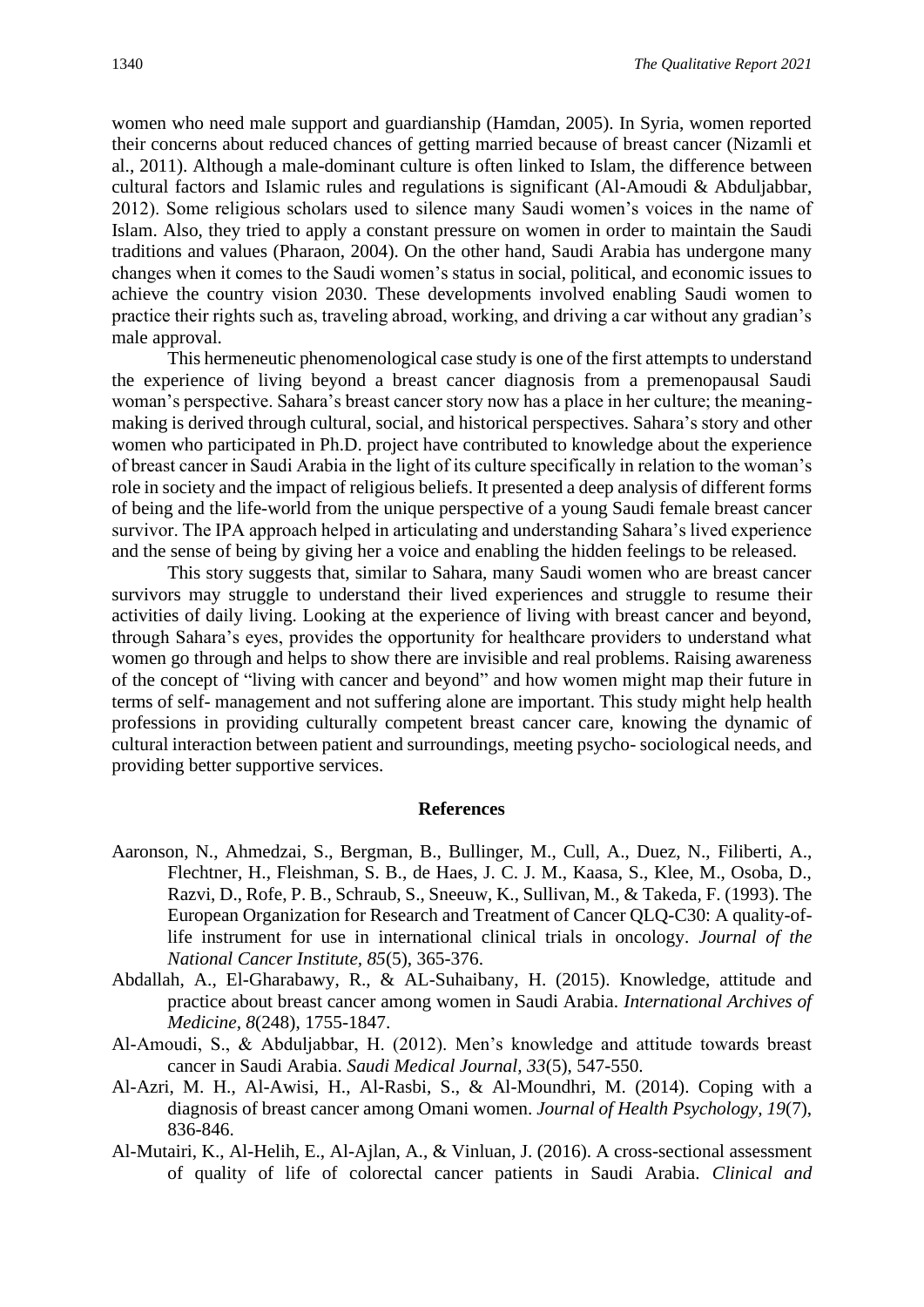*Translational Oncology, 18*(2), 144-152.

- Allen, J., Savadatti, S., & Levy, G. (2009). The transition from breast cancer 'patient' to 'survivor'. *Psycho-Oncology Journal, 18*(1), 71-78.
- Alrawaji, A., Alzahrani, W., Alshahrani, Z., & Alomran, F. (2015). *The Saudi health council national health information center Saudi cancer registry: Cancer incidence report Saudi Arabia 2015*. Ministry of Health. https://nhic.gov.sa/eServices/Documents/E%20SCR%20final%206%20NOV.pdf
- Alsaif, A. (2004). Breast self-examination among Saudi female nursing students in Saudi Arabia. *Saudi Medical Journal, 25*(11), 1574-1578.
- Alsolami, F., Azzeh, F. S., Ghafouri, K., Ghaith, M., Almaimani, R., Almasmoum, H., Abdulal, R. H., Abdulaal, W. H., Jazar, A. S., & Tashtoush, S. H. (2019). Determinants of breast cancer in Saudi women from Makkah region: A case-control study (breast cancer risk factors among Saudi women). *BMC Public Health*, *19*(1), 1-8.
- Amin, T., Al Mulhim, A., & Al Meqihwi, A. (2009). Breast cancer knowledge, risk factors and screening among adult Saudi women in a primary health care setting. *Asian Pacific Journal of Cancer Prevention, 10*(1), 133-138.
- Ashworth, P. (2003). An approach to phenomenological psychology: The contingencies of the lifeworld. *Journal of Phenomenological Psychology, 34*(2), 145-156.
- Astrow, A. (2012). Cancer survivorship and beyond. *Journal of the American Medical Association, 308*(16), 1639-1640.
- Banning, M., Hafeez, H., Faisal, S., Hassan, M., & Zafar, A. (2009). The impact of culture and sociological and psychological issues on Muslim patients with breast cancer in Pakistan. *Cancer Nursing Journal, 32*(4), 317-324.
- Banning, M., Hassan, M., Faisal, S., & Hafeez, H. (2010). Cultural interrelationships and the lived experience of Pakistani breast cancer patients. *European Journal of Oncology Nursing, 14*(4), 304-309.
- Bantema-Joppe, de Bock, G., Woltman-van Iersel, M., Busz, D., Ranchor, A., Langendijk, J., Maduro, J. H., & van den Heuvel, E. (2015). The impact of age on changes in quality of life among breast cancer survivors treated with breast-conserving surgery and radiotherapy. *British Journal of Cancer, 112*(4), 636-634.
- Benoot, C., Bilsen, J., Grypdonck, M., & Deschepper, R. (2014). Living alone during cancer treatment: An exploration of patients' experiences. *Qualitative Health Research, 24*(8), 1057-1067.
- Cappiello, M., Cunningham, R. S., Knobf, M. T., & Erdos, D. (2007). Breast cancer survivors: Information and support after treatment. *Clinical Nursing Research, 16*(4), 278-293.
- Champion, V., Wagner, L., Monahan, P., Daggy, J., Smith, L., Cohee, A., Ziner, K. W., Haase, J. E., Miller, K. D., Pradhan, K., Unverzagt, F. W., Cella, D., Ansari, B., & Sledge, G. W., Jr. (2014). Comparison of younger and older breast cancer survivors and agematched controls on specific and overall quality of life domains. *Cancer Journal, 120*(15), 22372246.
- Charmaz, K. (1995). The body, identity, and self. *The Sociological Quarterly, 36*(4), 657-680.
- Cimprich, B., Janz, N., Northouse, L., Wren, P., Given, B., & Given, C. (2005). Taking charge: A self‐management program for women following breast cancer treatment. *Psycho-Oncology Journal, 14*(9), 704-717.
- da Costa Vargens, O., & Berterö, C. (2007). Living with breast cancer: Its effect on the life situation and the close relationship of women in Brazil. *Cancer Nursing Journal, 30*(6), 471-478.
- Davis, C., Myers, H., Nyamathi, A., Lewis, M., & Brecht, M.-L. (2014). The meaning of survivorship as defined by African American breast cancer survivors. *Journal of Transcultural Nursing, 27*(3), 277-285.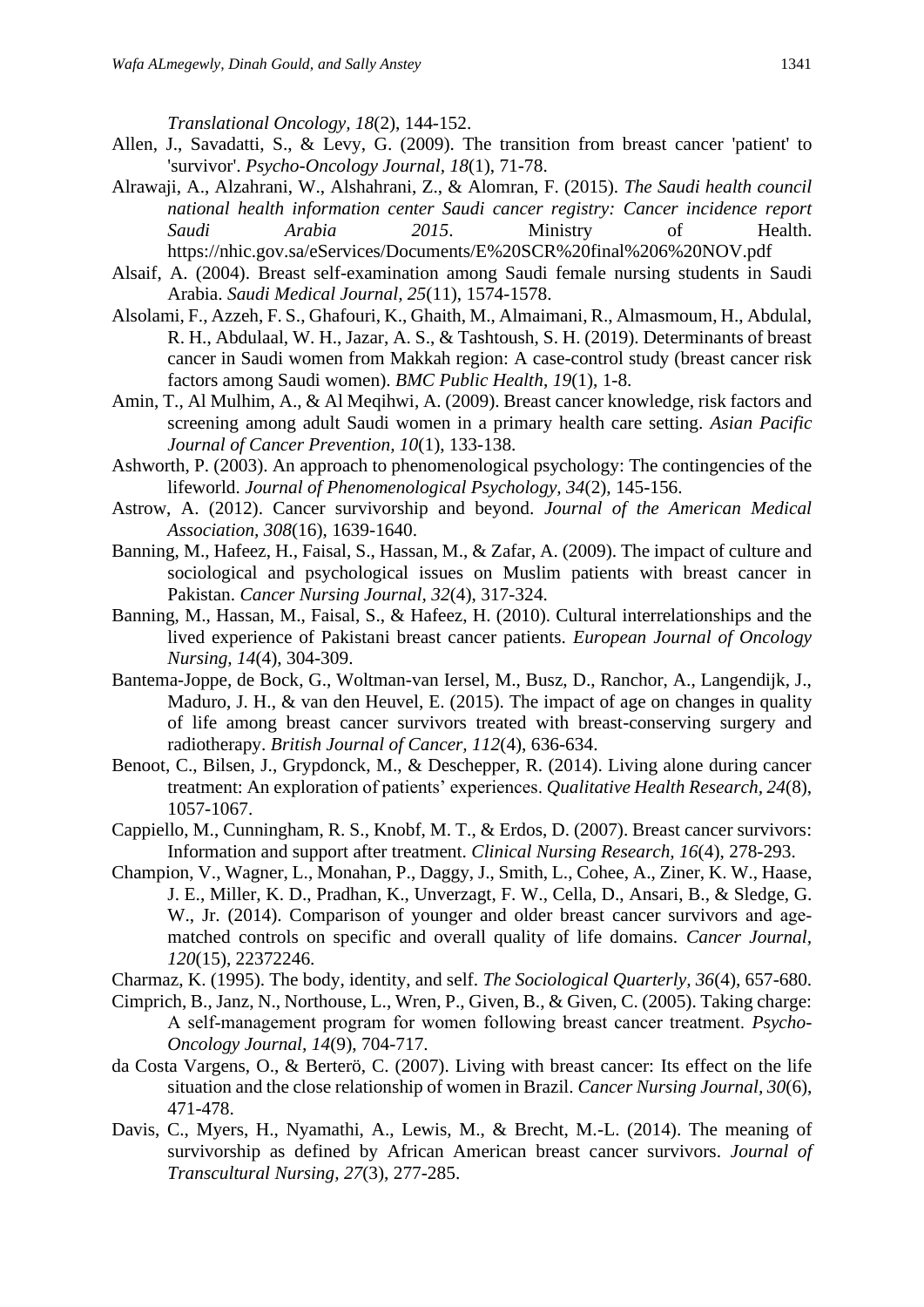- Documet, P., Trauth, J., Key, M., Flatt, J., & Jernigan, J. (2012). Breast cancer survivors' perception of survivorship. *Oncology Nursing Forum Journal, 39*(3), 309-315.
- Doumit, M., El Saghir, N., Abu-Saad Huijer, H., Kelley, J., & Nassar, N. (2010). Living with breast cancer, a Lebanese experience. *European Journal of Oncology Nursing, 14*(1), 42-48.
- Eatough, V., & Shaw, K. (2017). 'I'm worried about getting water in the holes in my head': A phenomenological psychology case study of the experience of undergoing deep brain stimulation surgery for Parkinson's disease. *British Journal of Health Psychology, 22*(1), 94-109.
- Eatough, V., & Smith, J. (2006). I was like a wild wild person: Understanding feelings of anger using interpretative phenomenological analysis. *British Journal of Psychology, 97*(4), 483-498.
- Elkum, N., Dermime, S., Ajarim, D., Al-Zahrani, A., Alsayed, A., Tulbah, A., Malik, O. A., Alshabanah, M., Ezzat, A., & Al-Tweigeri, T. (2007). Being 40 or younger is an independent risk factor for relapse in operable breast cancer patients: The Saudi Arabia experience. *BioMed Central Journal, 7*(1), 222.
- Escalera, C., Santoyo‐Olsson, J., Stewart, A. L., Ortiz, C., & Nápoles, A. M. (2019). Social support as a moderator in the relationship between intrusive thoughts and anxiety among Spanish‐speaking Latinas with breast cancer. *Psycho*‐*Oncology Journal, 28*(9), 1819-1828.
- Fearon, D., Hughes, S., & Brearley, S. (2019). Experiences of breast cancer in Arab countries. A thematic synthesis. *Quality of Life Research, 29*(2), 1-12.
- Globocan. (2020). *Breast*. The Global Cancer Observatory. https://gco.iarc.fr/today/data/factsheets/cancers/20-Breast-fact-sheet.pdf
- Goldblatt, H., Cohen, M., Azaiza, F., & Manassa, R. (2013). Being within or being between? The cultural context of Arab women's experience of coping with breast cancer in Israel. *Psycho*‐*Oncology Journal, 22*(4), 869-875.
- Hall, D., Mishel, M., & Germino, B. (2014). Living with cancer-related uncertainty: Associations with fatigue, insomnia, and affect in younger breast cancer survivors. *Supportive Care in Cancer Journal, 22*(9), 1-7.
- Halligan, P. (2006). Caring for patients of Islamic denomination: Critical care nurses' experiences in Saudi Arabia. *Journal of Clinical Nursing, 15*(12), 1565-1573.
- Hamdan, A. (2005). Women and education in Saudi Arabia: Challenges and achievements. *International Education Journal, 6*(1), 42-64.
- Hammoudeh, W., Hogan, D., & Giacaman, R. (2017). From a death sentence to a disrupted life: Palestinian women's experiences and coping with breast cancer. *Qualitative Health Research, 27*(4), 487-496.
- Heidegger, M. (1996). *Being and time: A translation of Sein und Zeit*. SUNY Press.
- Henshall, C., Greenfield, S., & Gale, N. (2017). The role of self-management practices as mechanisms for re-establishing normality in cancer survivors. *Qualitative Health Research, 27*(4), 520-533.
- Jassim, G., & Whitford, D. (2014). Understanding the experiences and quality of life issues of Bahraini women with breast cancer. *Social Science & Medicine Journal, 107*(10), 189- 195. doi:10.1016/j.socscimed.2014.01.031
- Kagawa-Singer, M., & Blackhall, L. (2001). Negotiating cross-cultural issues at the end of life. *Journal of the American Medical Association, 286*(23), 2993-3001.
- Kaiser, K. (2008). The meaning of the survivor identity for women with breast cancer. *Social Science & Medicine Journal, 67*(1), 79-87.
- Kvale, S., & Brinkmann, S. (2009). *Interview: Learning the craft of qualitative research interviewing* (2<sup>nd</sup> ed.). Sage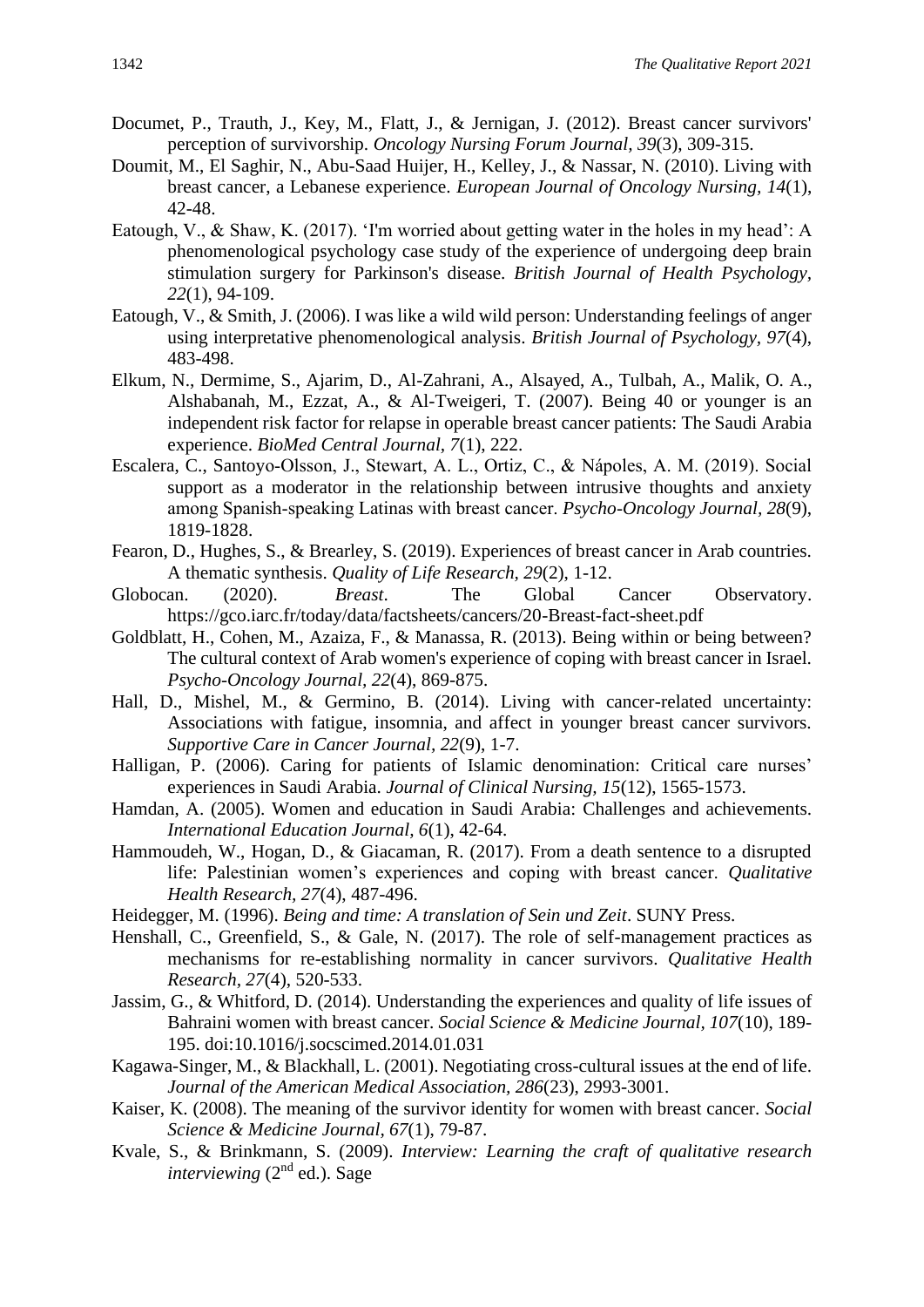- Lally, R., & Underhill, M. (2012). Transition to breast cancer survivorship: A longitudinal qualitative follow-up study of two-year survivors. *Journal of Psychosocial Oncology, 30*(1), 97-127.
- Levkovich, I., Cohen, M., & Karkabi, K. (2017). The experience of fatigue in breast cancer patients 1–12 month post-chemotherapy: A qualitative study. *Behavioral Medicine*, *45*(1), 7-18.
- McCann, L., Illingworth, N., Wengström, Y., Hubbard, G., & Kearney, N. (2010). Transitional experiences of women with breast cancer within the first year following diagnosis. *Journal of Clinical Nursing, 19*(13‐14), 1969-1976.
- Mishel, M., Germino, B., Gil, K., Belyea, M., LaNey, I., Stewart, J., Porter, L., & Clayton, M. (2005). Benefits from an uncertainty management intervention for African–American and Caucasian older long‐term breast cancer survivors. *Psycho*‐*Oncology: Journal of the Psychological, Social and Behavioral Dimensions of Cancer, 14*(11), 962-978.
- Najjar, H., & Easson, A. (2010). Age at diagnosis of breast cancer in Arab nations. *International Journal of Surgery, 8*(6), 448-452.
- Nizamli, F., Anoosheh, M., & Mohammadi, E. (2011). Experiences of Syrian women with breast cancer regarding chemotherapy: A qualitative study. *Nursing & Health Sciences, 13*(4), 481-487.
- Oeffinger, K., Fontham, E., Etzioni, R., Herzig, A., Michaelson, J. S., Shih, Y., Walter, L. C., Church, T. R., Flowers, C. R., LaMonte, S. J., Wolf, A. M. D., DeSantis, C., Lortet-Tieulent, J., Andrews, K., Manassaram-Baptiste, D., Saslow, D., Smith, R. A., Brawley, O. W., Wender, R., & American Cancer Society. (2015). Breast cancer screening for women at average risk: 2015 guideline update from the American Cancer Society. *JAMA*, *314*(15), 1599-1614.
- Omer, T., Lovering, S., & Al Shomrani, M. (2014). The lived experience of living with HIV/AIDS in the western region of Saudi Arabia. *Diversity & Equality in Health and Care, 11*, 215-223.
- Pharaon, N. (2004). Saudi women and the Muslim state in the twenty-first century. *Sex Roles*, *51*(5), 349-366.
- Powers, N., Gullifer, J., & Shaw, R. (2014). When the treatment stops: A qualitative study of life post breast cancer treatment. *Journal of Health Psychology, 21*(7), 1371-1382.
- Rahou, B., El Rhazi, K., Ouasmani, F., Nejjari, C., Bekkali, R., Montazeri, A., & Mesfioui, A. (2016). Quality of life in Arab women with breast cancer: A review of the literature. *Health and Quality of Life Outcomes, 14*(46), 1477-7525.
- Sabo, B., & Thibeault, C. (2012). "I'm still who I was" creating meaning through engagement in art: The experiences of two breast cancer survivors. *European Journal of Oncology Nursing, 16*(3), 203-211.
- Sait, W., Al-Amoudi, S., Tawtai, D., & Abduljabbar, H. (2010). The knowledge of breast cancer among young Saudi females. *Saudi Medical Journal, 31*(11), 1242-1244.
- Smith, J., Flowers, P., & Larkin, M. (2009). *Interpretative phenomenological analysis theory, method and research*. Sage.
- Smith, K., Klassen, A., Coa, K., & Hannum, S. (2015). The salience of cancer and the "survivor" identity for people who have completed acute cancer treatment: A qualitative study. *Journal of Cancer Survivorship, 10*(3), 457-466.
- The Saudi Center for Evidence Based Health Care. (2014) *Clinical practice guideline on the use of screening strategies for the detection of breast cancer*. Saudi Arabia: Ministry of Health.
- Tompkins, C., Scanlon, K., Scott, E., Ream, E., Harding, S., & Armes, J. (2016). Survivorship care and support following treatment for breast cancer: A multi-ethnic comparative qualitative study of women's experiences. *BioMed Central Health Services Research,*